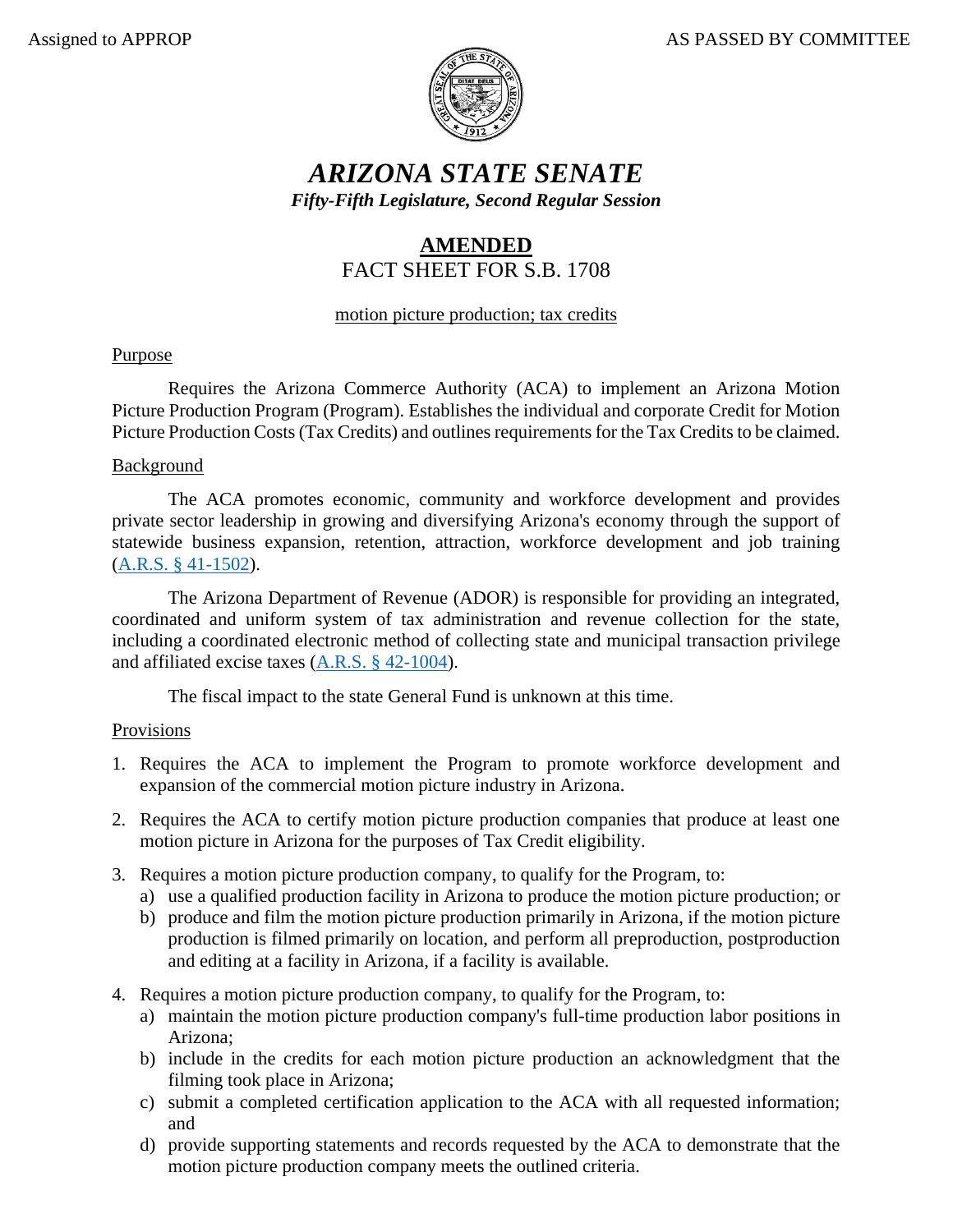FACT SHEET – Amended S.B. 1708 Page 2

- 5. Requires the certification application to be on an ACA prescribed form and include:
	- a) the name, address, telephone number and website of the motion picture production company;
	- b) the name and address of an individual who maintains records of expenditures in Arizona;
	- c) the projected first preproduction date and last production date in Arizona;
	- d) an Arizona address and telephone number for the production office;
	- e) the estimated total budget of the production and production cost expenditures in Arizona;
	- f) the estimated total percentage of the production that will take place in Arizona;
	- g) the estimated number of full-time production labor employment positions in Arizona;
	- h) the estimated number of employees who are Arizona residents in the cast and crew;
	- i) a script, including a synopsis, the proposed director and a preliminary list of the cast and producer; and
	- j) an affidavit that attests that the motion picture production company will meet the requirements to qualify for the Tax Credits, including that the motion picture production company will use a qualified production facility in Arizona to produce the production or otherwise satisfy the location requirement.
- 6. Requires the ACA to establish a process to:
	- a) review a completed initial application submitted within a time period prescribed by ACA rule, to determine whether the motion picture production company meets all qualification criteria; and
	- b) certify and preapprove a motion picture production company for the Tax Credits.
- 7. Requires the preapproval priority to be based on the date the motion picture production company files a complete initial certification application to the ACA.
- 8. Specifies that the preapproved Tax Credit amount applies against the applicable Tax Credit cap for the calendar year in which the application was submitted even if the preapproval period extends into the following year or years.
- 9. Requires the ACA to deny a certification application if it is determined that:
	- a) the motion picture production company does not meet all of the established criteria;
	- b) the production would constitute an obscene motion picture film or obscene pictorial publication;
	- c) the production violates obscenity laws; and
	- d) the production would constitute sexual exploitation of a minor or commercial sexual exploitation of a minor.
- 10. Requires the ACA, on determination that a motion picture production company qualifies for the Tax Credits, to issue the motion picture production company a preapproval letter and transmit a copy of the letter to the ADOR.
- 11. Stipulates that the preapproval letter is effective for a period prescribed by ACA rule and requires the effective period to be stated in the preapproval letter.
- 12. Allows a motion picture production company to apply to the ACA to extend the preapproval period if the company can demonstrate the preapproval letter will expire before the production is complete.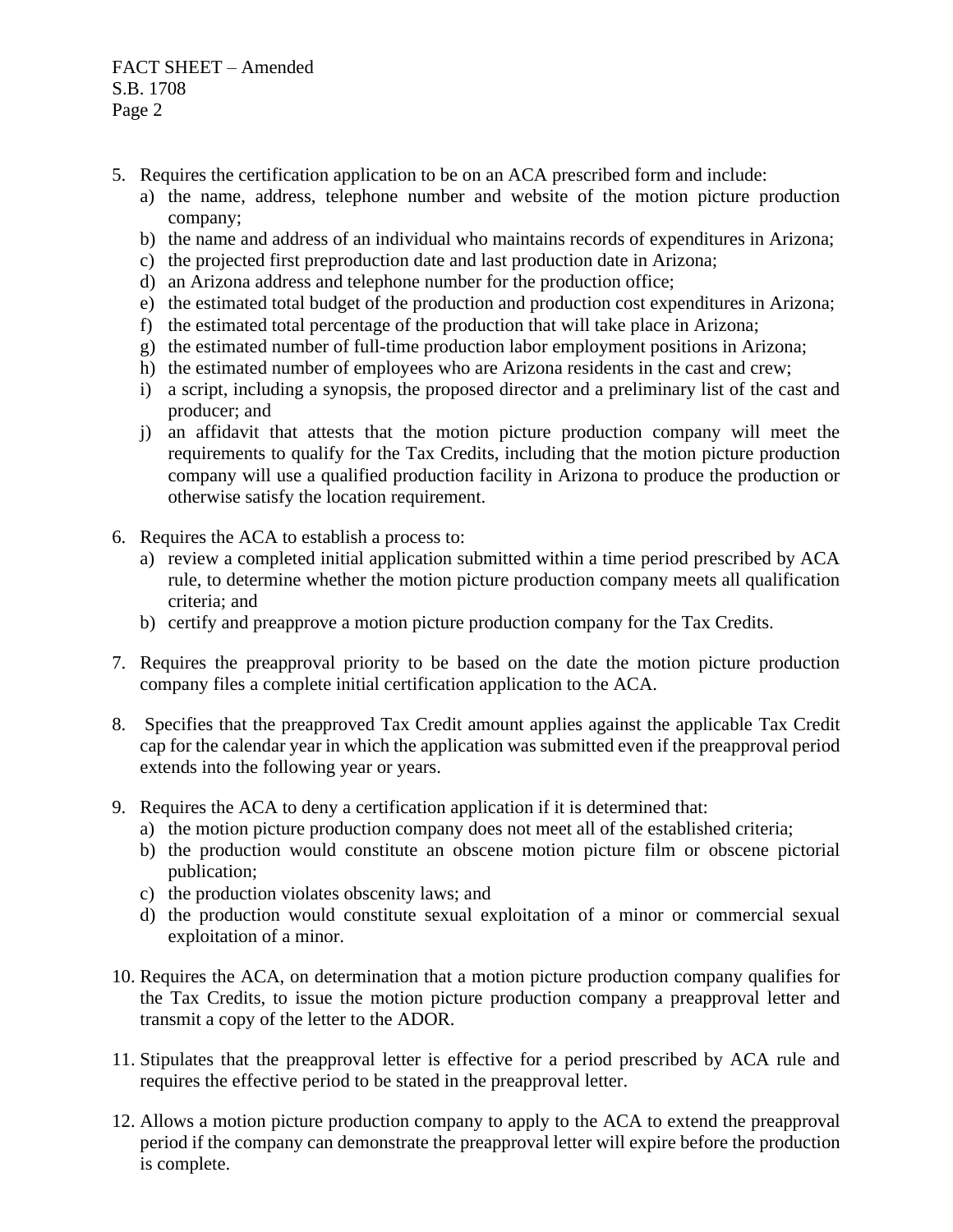- 13. Requires a motion picture production company that is preapproved for the Tax Credits, on competition of the motion picture production, to apply to the ACA for approval of the Tax Credits and provide an audited statement completed by a certified public account in Arizona that certifies the total amount of eligible production costs associated with the production.
- 14. Requires the ACA to provide postapproval to a motion picture production company that the company has met the eligibility requirements and notify the Director of ADOR that the company may claim the Tax Credits.
- 15. Prohibits the ACA from preapproving Tax Credits exceeding a total of \$150,000,000 in any calendar year, of which up to \$25,000,000 may be used for motion picture productions that qualify for the Program by filming primarily on location in Arizona.
- 16. Deems any information gathered from motion picture production companies to be confidential taxpayer information and requires the information to be disclosed to the ACA only for certification of the Tax Credits.
- 17. Requires the ACA and ADOR to adopt fees and deposit requirements and rules, and to publish and prescribe forms and procedures necessary to administer the Program and to provide administrative support services.
- 18. Requires the ACA to submit an annual report, by December 31 of each year, to the Governor, the President of the Senate (President), the Speaker of the House of Representatives (Speaker) and provide a copy to the Secretary of State (SOS).
- 19. Requires the ACA to make the annual report available to the public on request.
- 20. Requires the annual report to include:
	- a) information relating to the Program's activities, receipts and expenditures;
	- b) information comparing the annual amount of monies credited to certified motion picture production companies to the estimated monies spent on in-state production costs by the companies; and
	- c) quarterly data on the growth and development of motion picture industry employment and wages in Arizona.
- 21. Requires the ACA, beginning on the fifth year after the first preapproval letter is issued and at least every five years, to audit the Tax Credit, by June 30th of the applicable year and issue a public report of the audit.
- 22. Requires the ACA to submit the report to the President and the Speaker and provide a copy to the SOS.
- 23. Requires the audit performed on the 20th year following the first ACA audit to include a recommendation for whether the Legislature should repeal the Program.
- 24. Defines *long-term tenant*, *motion picture production*, *motion picture production company*, *on location*, *production costs*, *production labor*, *program* and *qualified production facility*.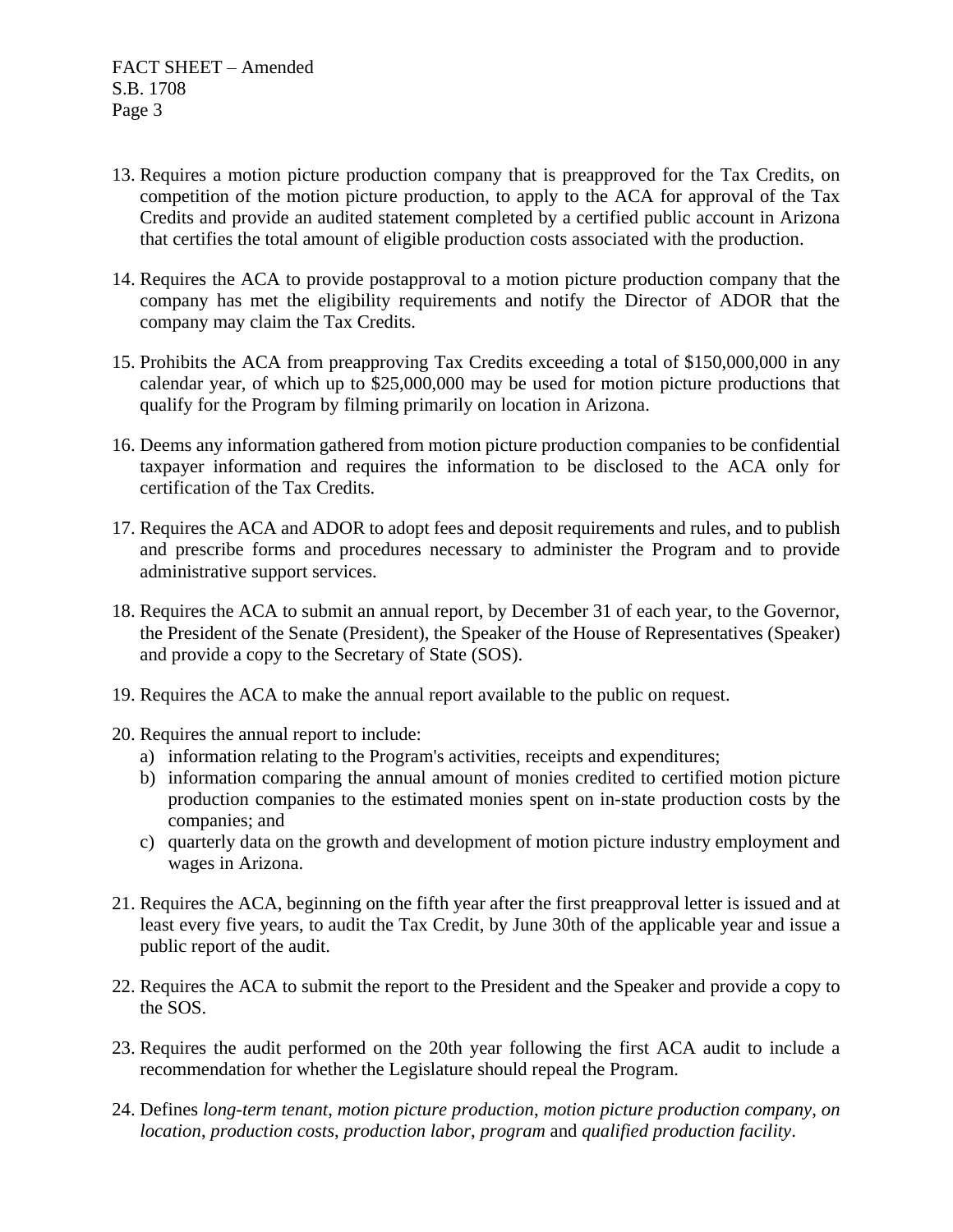- 25. Adds the Tax Credits to the Joint Legislative Income Tax Credit Review Schedule for years ending in two and seven.
- 26. Requires, in computing an individual Arizona adjusted gross income, the amount of any motion picture production costs deducted pursuant to the U.S. Internal Revenue Code (U.S. IRC) for which a Tax Credit is claimed to be added to the Arizona gross income.
- 27. Establishes the Tax Credits for tax years beginning January 1, 2023, allowed against the production costs paid by a motion picture production company in Arizona that are subject to Arizona taxation and that are directly attributable to a motion picture production.
- 28. Requires the amount of the Tax Credits to be determined as follows:
	- a) an amount equal to a percentage of the total amount of the qualified production costs approved by the ACA;
		- i. 15 percent for a motion picture production company that spends up to \$10,000,000;
		- ii. 17.5 percent for a motion picture production company that spends between \$10,000,000 and \$35,000,000; or
		- iii. 20 percent for a motion picture company that spends more than \$35,000,000;
	- b) an additional 2.5 percent of the motion picture production company's production labor costs for positions held by Arizona residents as approved by the ACA;
	- c) an additional 2.5 percent of the total amount of qualified production costs, if the motion picture production company uses a qualified production facility in Arizona or films primarily on location; and
	- d) an additional 2.5 percent of the total amount of qualified production costs, if the motion picture production is produced and filmed in association with a long-term tenant of a qualified production facility.
- 29. Prohibits ADOR from allowing the Tax Credits to exceed the aggregated amount of \$150,000,000 or issuing the Tax Credits to a taxpayer that owes delinquent tax.
- 30. Specifies that, to qualify for the Tax Credits, the motion picture production company must:
	- a) use a qualified production facility in Arizona to produce the motion picture production or produce and film, if filmed primarily on location, the motion picture production in Arizona and perform all preproduction, postproduction and editing at a qualified production facility if available;
	- b) maintain the motion picture production company's full-time production labor positions in Arizona;
	- c) include in the credits for each motion picture production an acknowledgment that production is filmed in Arizona; and
	- d) receive preapproval and post approval from the ACA.
- 31. Allows co-owners of a motion picture production company, including partners in a partnership, members of a limited liability company and shareholders of an S Corporation, to each claim the pro rata share of the Tax Credits based on ownership interests.
- 32. Prohibits the total of allowed Tax Credits to co-owners from exceeding the amount that would have been allowed to a sole owner.